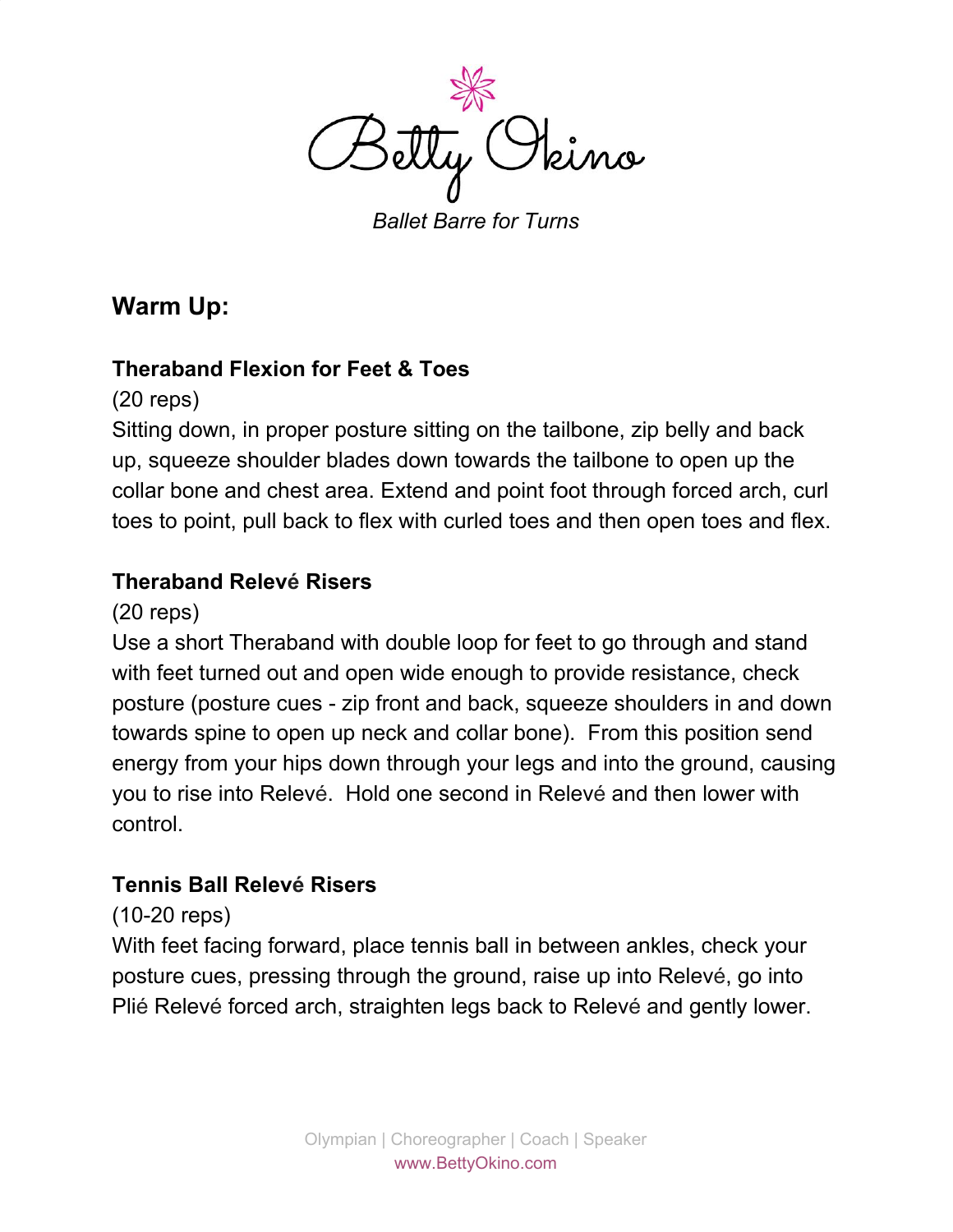# **Ballet Barre:**

### **Sequence #1: 1st, 2nd & 5th Position Foot/Toe Work**

In each position, first check your posture cues and be aware of always pressing the working heel forward when in forced arch and when in point and when extending through Tendu, make sure all raisings of the leg are initiated from the hips, and on the support leg, energy travels down from the hips into the ground for stability, and on the working leg, likewise, the energy to raise the leg is coming from the hips.

#### **Sequence #2: Plié and Port de Bras Work**

During the Plié and Port de Bras section, focus on energy traveling from the hips down through the Plié and out over the knees, with the knees traveling over the toes, making sure to maintain the elongation of the front and back body in the Port de Bras.

Pay attention to the resistance in the Plié, the stretch in the calves and the elongation of the chest and neck. End each sequence in a Relevé hold.

# **Turns:**

### **Plié in 5th Position - Snap to Coupé Relevé Hold**

(5 each leg - 3 sec hold in Relevé)

Pay attention to "turn" posture, zipping up front and back to lift the belly and the back, while sending energy down from the waist into the ground to create the lift for the Relevé. To create the proper turn frame for the upper body, spread the shoulder blades apart by holding the arms like a big ball is being held. From Plié in 5th, snap up into a Passé hold, focus on sending energy down into the ground, making sure to keep your support heel pressing forward. Make sure to show control when lowering out of the hold and stepping in Plié, with your foot in front.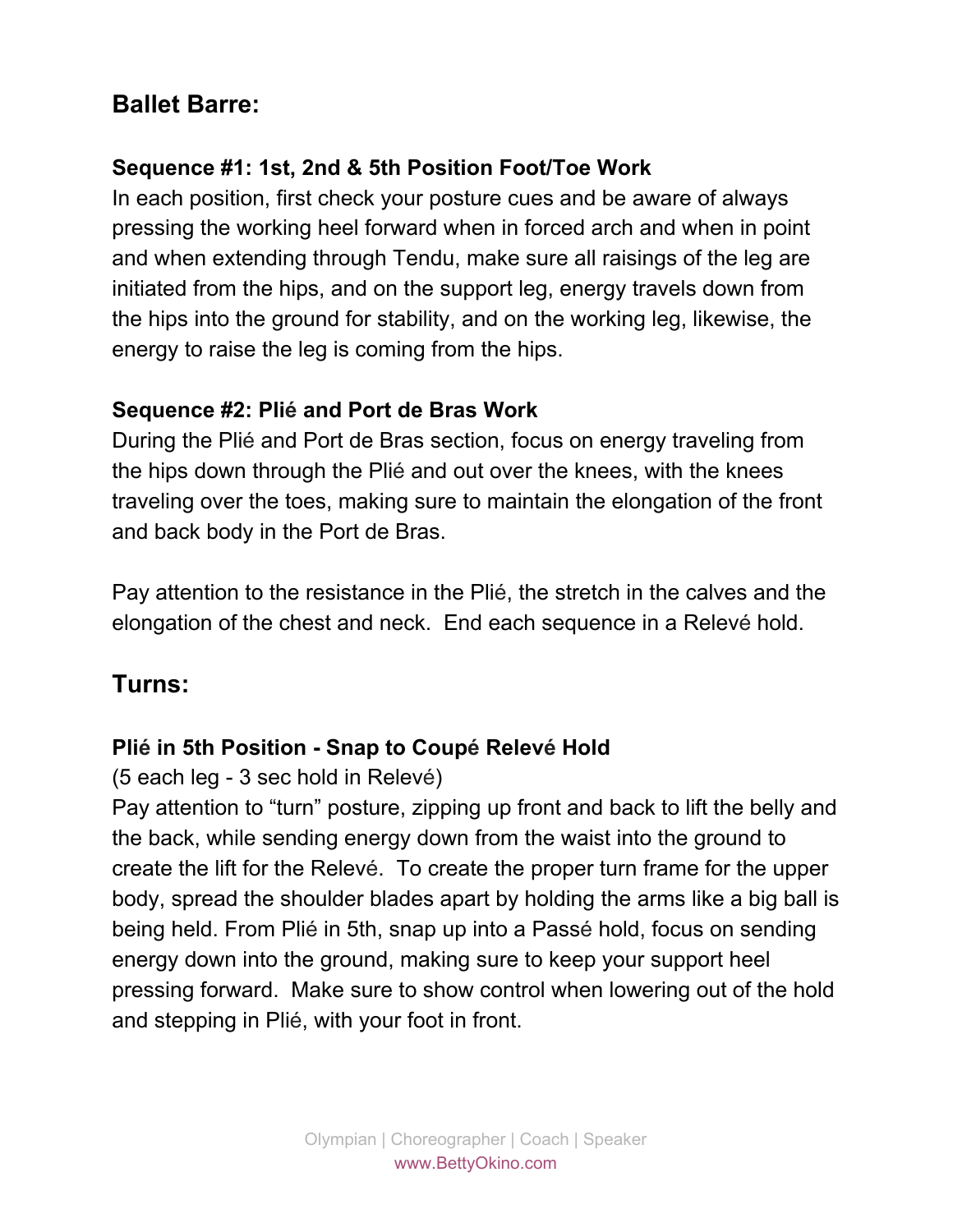### **Passé Lowers**

(Each Leg - 5 Reps Hands on Hips - 5 Reps Hands in Crown) With hands on the hips to maintain hip balance, pay attention to posture cues and lift the working leg up to Coupé, then squeeze it up to Passé before raising up into a Relevé hold. Lower the heel and lower all the way back down, focussing on engaging the inner thigh lock and maintaining balanced hips throughout the exercise.

### **¼ Turn ½ Turn & Full Turn - In Passé Using Barre**

## (Showing Absolute Control)

Pay attention to posture cues before beginning, and then apply the step-in as well as the 4th position Plié to Relevé, ending in a Relevé 3-second hold. Make sure the support heel is turning, inner thighs are engaging, the zip up of front and back is happening and that the upper body is in the proper turn posture with shoulder blades spread, before releasing to a Plié. This is about control.

## **Leg Up, Attitude & Horizontal Turn Drills**

*Leg Up Turn Drill:* With back to the barre and one hand on barre, Développé to above horizontal with arm in crown, then Plié and release the arm to the side while simultaneously lowering leg to horizontal, then kick across and complete a quarter turn, ending in Relevé.

Remember to focus on your posture cues, zipping up the front and back sides. As you lower into Plié and raise into Relevé, energy travels from the hips down into the ground, creating the compression for the Plié as well as the rise for Relevé. For the working leg, kick across with the heel leading and squeeze the inner thighs together, maintaining lift in front and back, as well as the turn posture. Realign your position at the end of the hold. To finish raise the leg showing control as you step forward and into Plié.